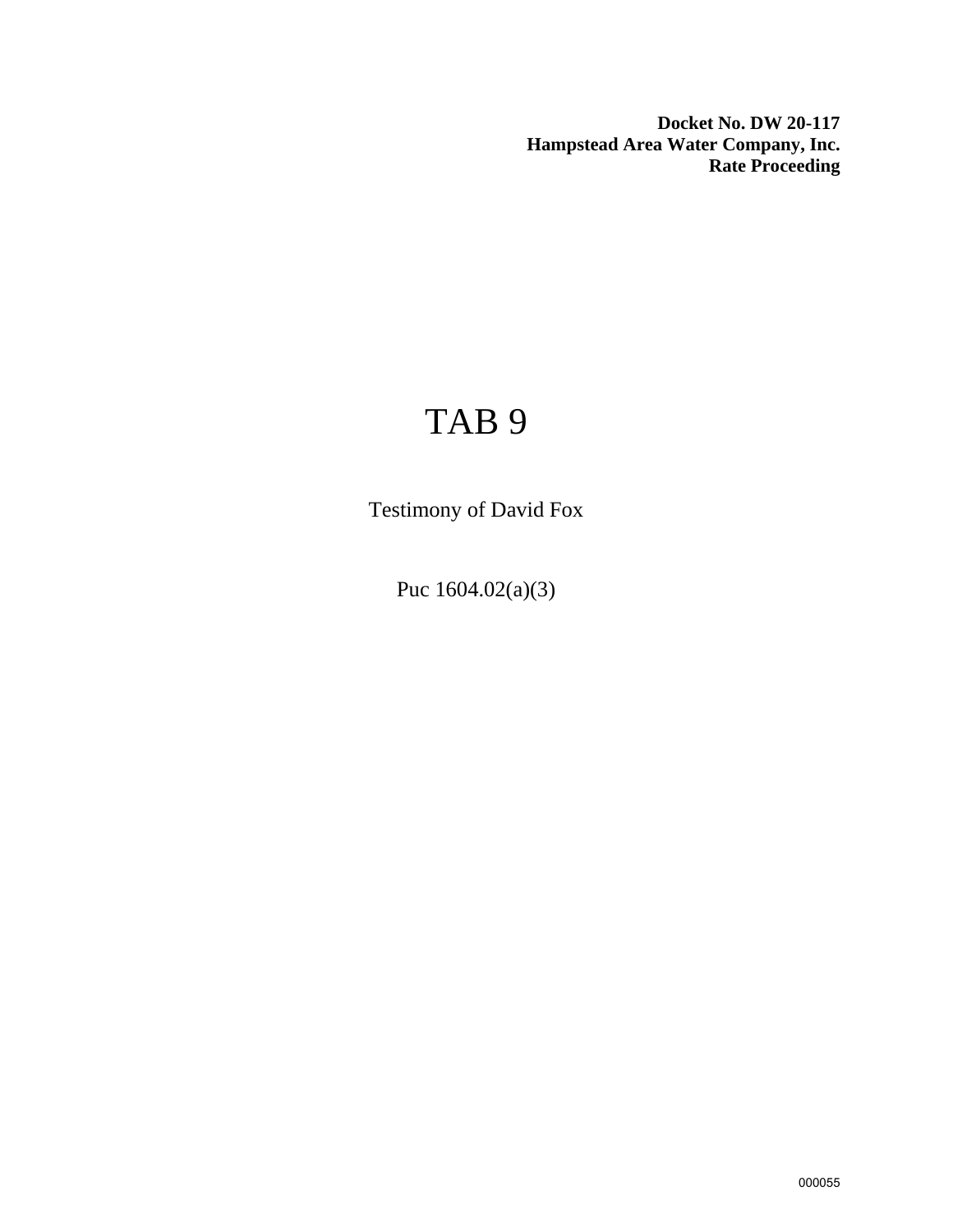**STATE OF NEW HAMPSHIRE PUBLIC UTILITIES COMMISSION DW 20-117**

## **DIRECT TESTIMONY OF DAVID M. FOX, MANAGER RAFTELIS FINANCIAL CONSULTANTS, INC.**

# **IN THE MATTER OF THE REVISION OF RATES FILED BY HAMPSTEAD AREA WATER COMPANY**

**November 3, 2020**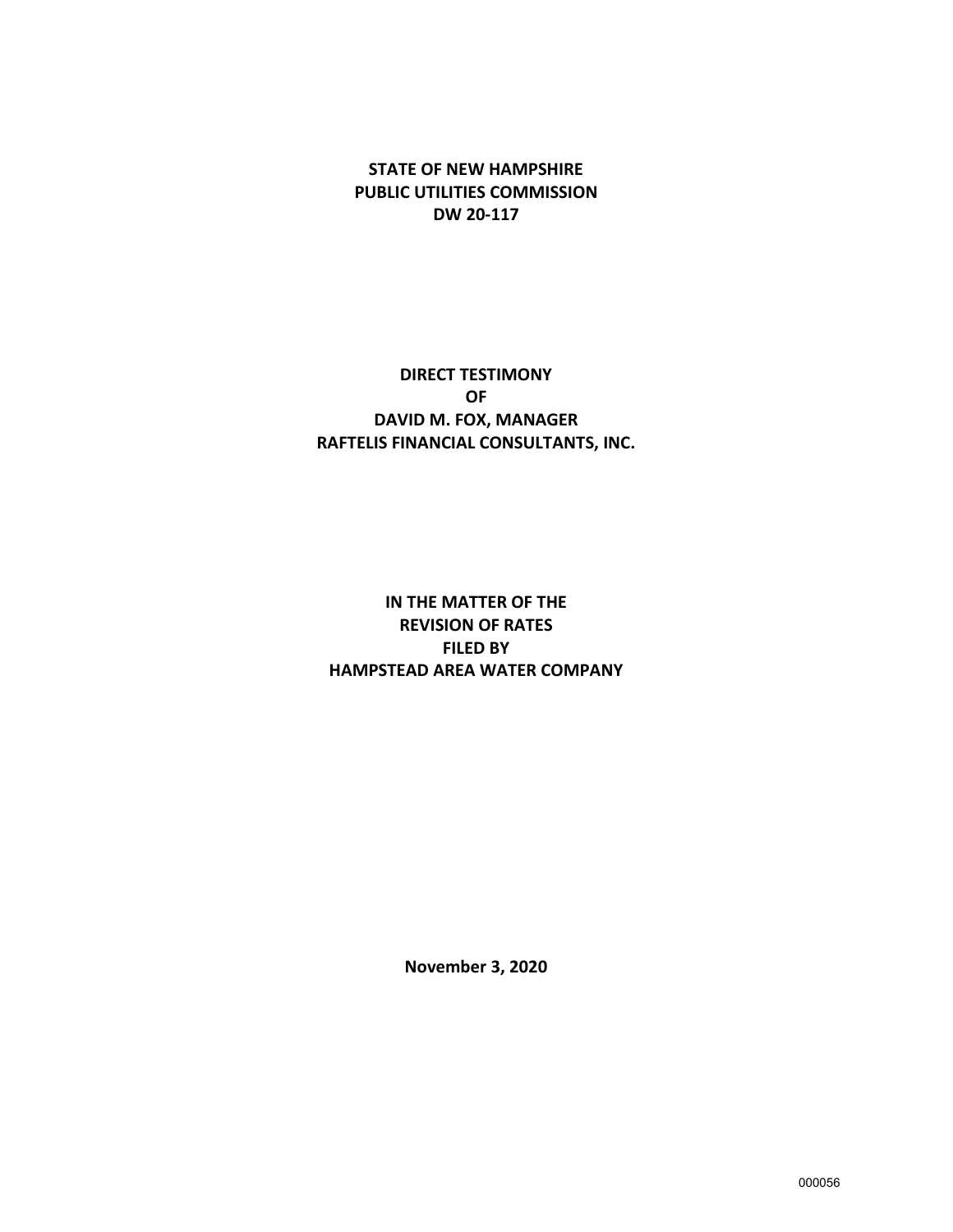| 1<br>2 |    | PREFILED TESTIMONY OF<br>David M. Fox                                                          |  |  |  |
|--------|----|------------------------------------------------------------------------------------------------|--|--|--|
| 3      |    |                                                                                                |  |  |  |
| 4      | Q: | Please state your name and business address?                                                   |  |  |  |
| 5      | А: | My name is David M. Fox and my business address is 20 Main St. Suite 301, Natick, MA 01760.    |  |  |  |
| 6      |    |                                                                                                |  |  |  |
| 7      | Q: | By whom are you employed and in what capacity?                                                 |  |  |  |
| 8      | A: | I am a Manager of Raftelis Financial Consultants, Inc. a nationwide consulting firm specializ- |  |  |  |
| 9      |    | ing in water and wastewater rate and financial planning studies.                               |  |  |  |
| 10     |    | <b>Prior Experience</b>                                                                        |  |  |  |
| 11     | Q: | Please describe your qualifications and experience.                                            |  |  |  |
| 12     | A: | I have a bachelor's degree in Economics from Coastal Carolina University in Conway, SC and     |  |  |  |
| 13     |    | a master's degree in Economics from Clemson University in Clemson, SC. After graduating        |  |  |  |
| 14     |    | in 2009, I was employed by Raftelis Financial Consultants, Inc. (Raftelis). Over the course of |  |  |  |
| 15     |    | my career, I have worked on over 100 water and wastewater rate and financial studies within    |  |  |  |
| 16     |    | the United States. I have also had the opportunity to work on numerous financial feasibility   |  |  |  |
| 17     |    | studies in support of revenue bond issues, capital program financing support, customer rate    |  |  |  |
| 18     |    | affordability analyses, utility valuations studies, and rate benchmarking surveys. I currently |  |  |  |
| 19     |    | lead Raftelis' New England efforts based out of our office in Natick, MA.                      |  |  |  |
| 20     |    |                                                                                                |  |  |  |
| 21     | Q: | Do you belong to any professional organizations or committees?                                 |  |  |  |
| 22     | А: | Yes, I am a member of the American Water Works Association, the New England Water              |  |  |  |
| 23     |    | Works Association, Massachusetts Water Works Association, and the Rhode Island Water           |  |  |  |
| 24     |    | Works Association. I also sit on the Financial Management Committee of the New England         |  |  |  |
| 25     |    | Water Works Association. For the American Water Works Association, I also contributed to       |  |  |  |
| 26     |    | the most recent ( $7th$ edition) of the M1 Manual on rates – Principles of Water Rates, Fees,  |  |  |  |
| 27     |    | and Charges.                                                                                   |  |  |  |
|        |    |                                                                                                |  |  |  |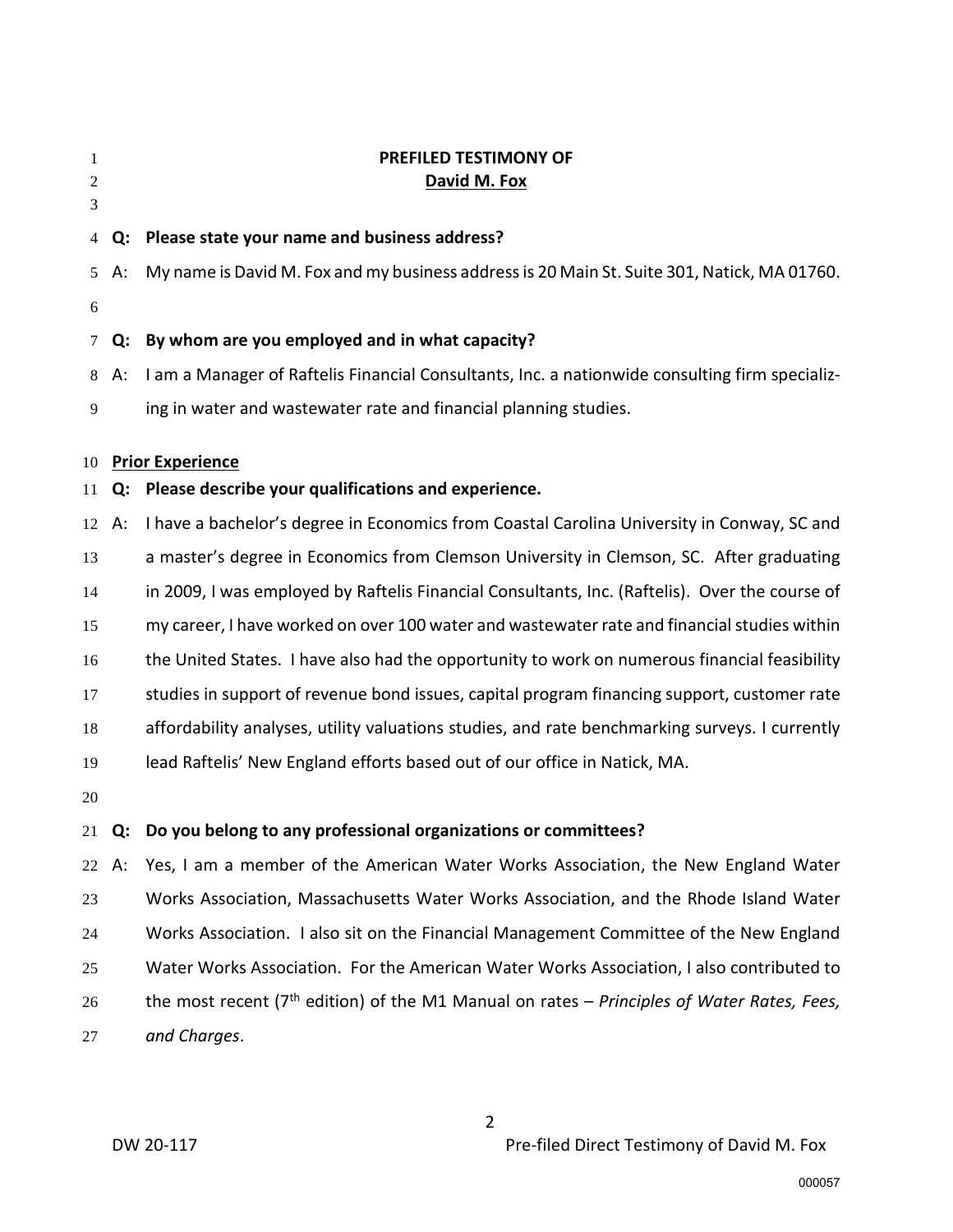# **Q: Have you previously been involved in matters before state regulatory commissions on rate related matters?**

A: Yes. I have submitted or prepared expert cost of service analyses in support of water rate filings at the Massachusetts Departments of Public Utilities, and Rhode Island, New Hamp-shire, and Maine Public Utilities Commissions.

#### **Summary**

#### **Q: What is your role in this proceeding?**

A: Working with the staff of and advisers to the Hampstead Area Water Company (HAWC), I have prepared a cost of service study and developed new rates based on *pro forma* revenue requirements as developed and presented by Mr. St Cyr in his pre-filed testimony and cor- responding schedules. My testimony and supporting schedules include a cost of service study that allocates the functional costs to various cost components, and then distributes those costs to customer classes and types of service. Finally, I utilized these data and devel- oped new cost of service based rates and charges, along with corresponding customer im-pacts.

### **Q: What was the basis for your cost of service study?**

 A: In general, I followed the cost of service methodology as outlined in the guidance provided in the most recent edition of the American Water Works Association's M1 Manual of Prac- tice. This is the most widely accepted and used cost allocation method used to calculate water rates.

# **Q: Will you summarize your findings and conclusions regarding HAWC's cost of service and proposed rates?**

A: Yes.

- 27 Based on the results of my cost of service study, there will not be an equal percentage
- or across-the-board change to all of HAWC's existing tariffs. Volumetric rates, fixed

DW 20-117 **DW 20-117** Pre-filed Direct Testimony of David M. Fox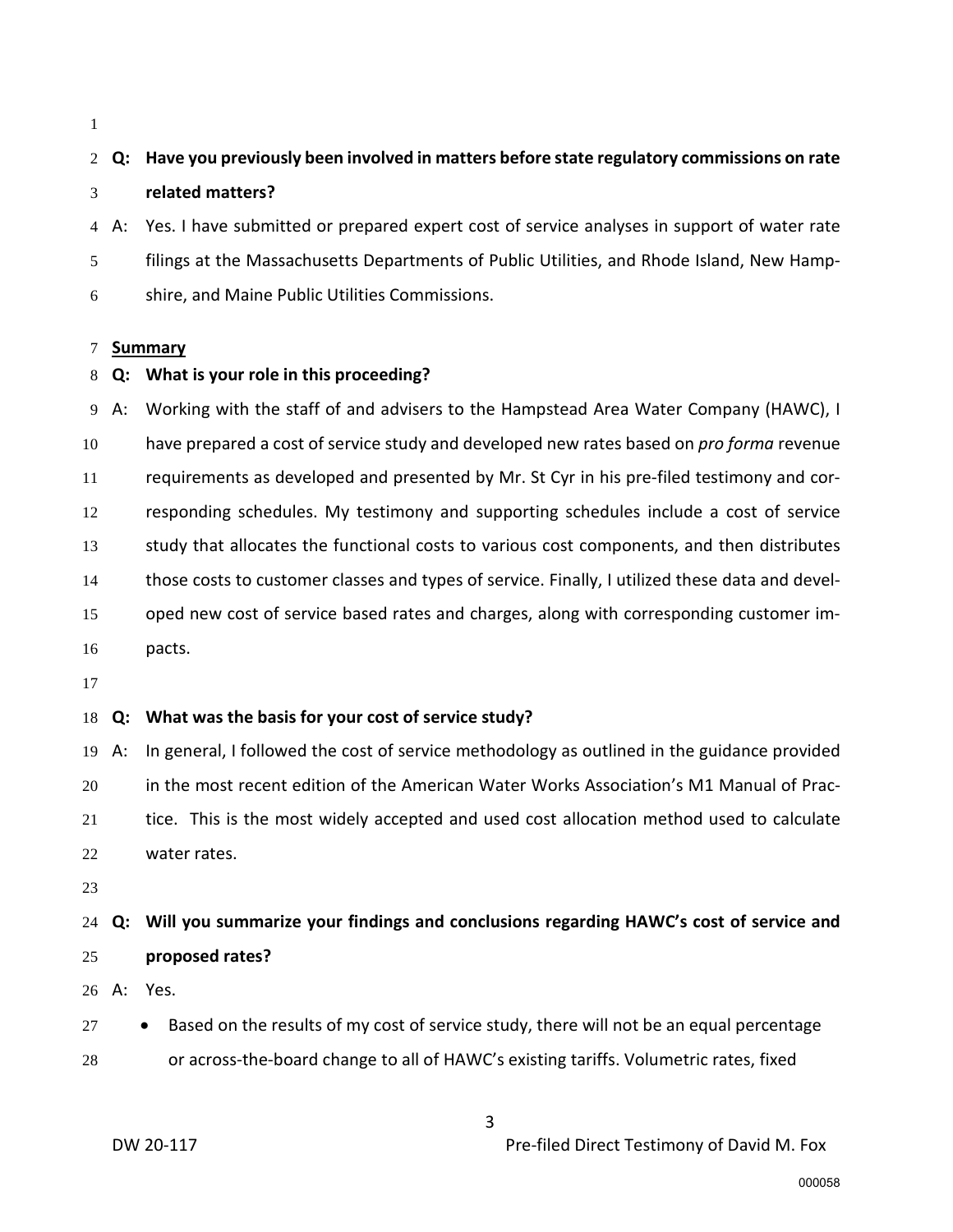charges, and fire protection charges are proposed to be adjusted by varying amounts to equitably recover the cost of service.

- HAWC is proposing to implement a two-tier inclining block volumetric rate struc-ture of all of its single-family residential customers. The first tier cutoff is pro-posed to be established at a monthly amount of 4 hundred cubic feet (Ccf) in or-der to reflect an essential amount of water for a typical single-family residential home. HAWC's volumetric rate will increase for single-family residential cus-tomer's first tier from \$6.11 to \$6.83 per Ccf. All consumption above the 4 Ccf cutoff will increase from \$6.11 to \$10.24 per Ccf.
- HAWC is proposing to maintain a uniform volumetric rate for all other non-sin- gle-family residential customers. The uniform volumetric rate will increase from 12 \$6.11 to \$9.31 per Ccf.
- The existing customer charge for a 5/8" customer, which comprise approxi- mately 98% of HAWC's customers, will increase from \$10.00 per month to \$16.33 per month. All other meter sizes will increase at various percentage in- creases to coincide with cost of service. Please refer to my accompanying sched-ules for detail with regard to the rates for other meter sizes.
- Public fire protection charges, assessed per hydrant, are proposed to increase from \$200 to \$1,419 annually. Given that the current hydrant charge adequately reflects the readiness-to-service or availability of service aspect of a typical fire charge, HAWC's existing Annual Availability charge of \$2,000 is no longer re-22 quired and is proposed to be removed from HAWC's tariff.
- Private fire protection charges will all decrease by varying percentages based on 24 the size of the connection. Please refer to my accompanying schedules for more detail. The reason private fire protection is decreasing is because HAWC is pro- posing for the first time to assess private fire protection charges to homeowners with fire protection systems. This amounts to an additional 1,084 connections assessed a private fire protection charge.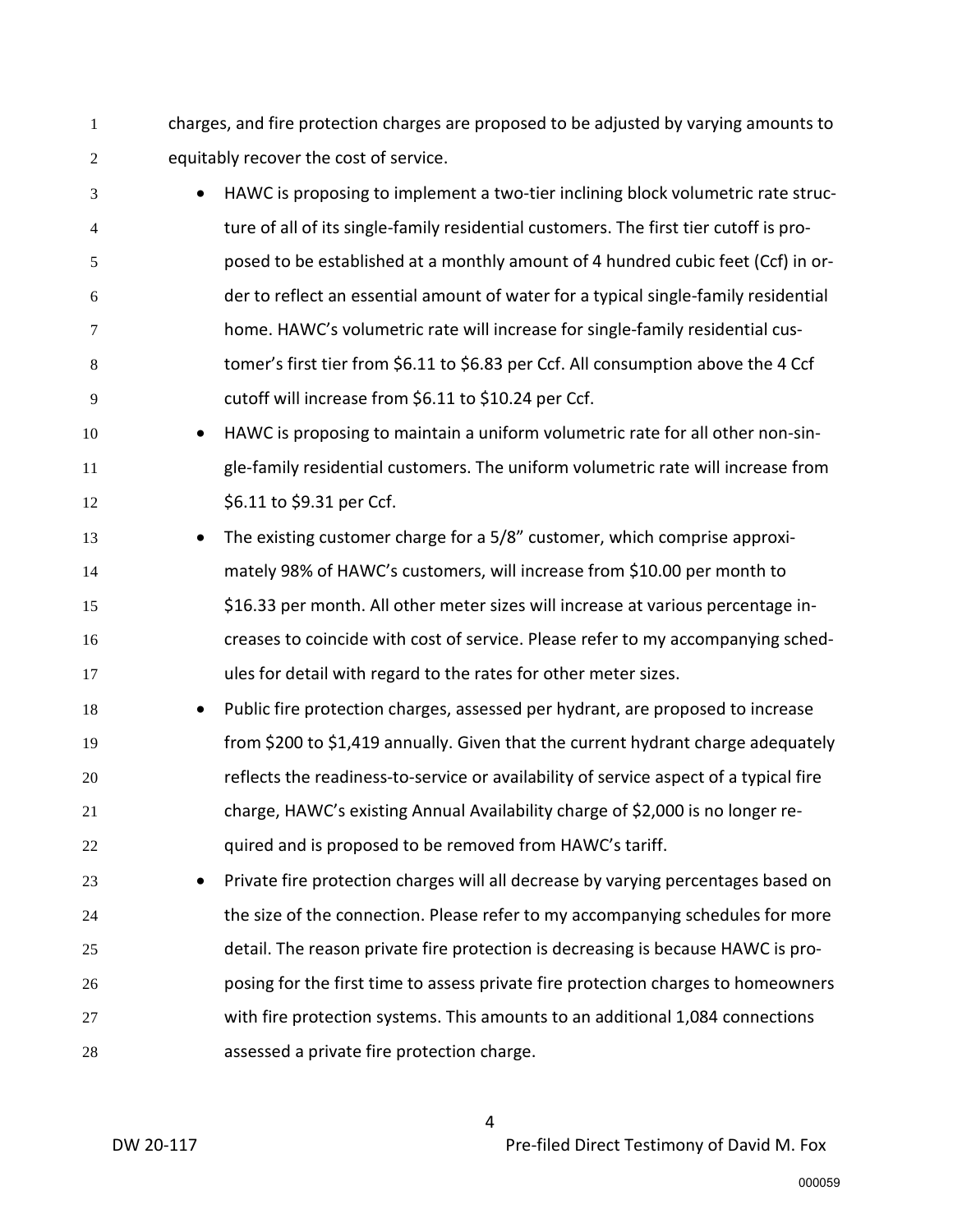# **Content of Schedules**

| $\overline{2}$ | Q: | Please describe the schedules included with your pre-filed direct testimony.                |                                                                               |  |  |
|----------------|----|---------------------------------------------------------------------------------------------|-------------------------------------------------------------------------------|--|--|
| 3              | A: | I have included 7 main schedules, several of which include supporting schedules. The sched- |                                                                               |  |  |
| 4              |    | ules included in this filing are:                                                           |                                                                               |  |  |
| 5              |    | $\bullet$                                                                                   | Schedule DF 1 - This schedule presents the test year (2019) along with the    |  |  |
| 6              |    |                                                                                             | adjustments that were used to derive the pro forma revenue requirements.      |  |  |
| 7              |    |                                                                                             | Please refer to Mr. St Cyr's testimony and schedules for more detail on reve- |  |  |
| 8              |    |                                                                                             | nue requirements and adjustments.                                             |  |  |
| 9              |    | $\bullet$                                                                                   | Schedule DF 2 - This schedule presents the units of service including the     |  |  |
| 10             |    |                                                                                             | number of meters by size and billing frequency, the number of private and     |  |  |
| 11             |    |                                                                                             | public fire services by size of connection, billable water consumption, and   |  |  |
| 12             |    |                                                                                             | water demand and assumptions with regard to required flow during fire         |  |  |
| 13             |    |                                                                                             | events. This schedule also presents meter and demand equivalents, which I     |  |  |
| 14             |    |                                                                                             | will cover later in my testimony.                                             |  |  |
| 15             |    | $\bullet$                                                                                   | Schedule DF 3 - This schedule presents the allocation of the pro forma reve-  |  |  |
| 16             |    |                                                                                             | nue requirements, miscellaneous revenues, plant-in-service records, and de-   |  |  |
| 17             |    |                                                                                             | preciation to general water, fire protection, and customer related charges.   |  |  |
| 18             |    |                                                                                             | These values are used in later schedules to derive the proposed rates.        |  |  |
| 19             |    | $\bullet$                                                                                   | Schedule DF 4 - This schedule summarizes the allocation of total fire service |  |  |
| 20             |    |                                                                                             | to public and private service, and proposed fire protection calculations and  |  |  |
| 21             |    |                                                                                             | charges. This schedule also presents the proposed customer charges and        |  |  |
| 22             |    |                                                                                             | their derivation, and the proposed water volumetric charges and their deri-   |  |  |
| 23             |    |                                                                                             | vation.                                                                       |  |  |
| 24             |    |                                                                                             | Schedule DF 5 - presents a summary of the current rates and the proposed      |  |  |
| 25             |    |                                                                                             | rates derived from the cost of service study.                                 |  |  |
| 26             |    | $\bullet$                                                                                   | Schedule DF 6 - presents the impact of the proposed rates and charges on      |  |  |
| 27             |    |                                                                                             | various types of customers. A typical HAWC customer uses approximately 5      |  |  |
| 28             |    |                                                                                             | Ccf per month.                                                                |  |  |
|                |    |                                                                                             |                                                                               |  |  |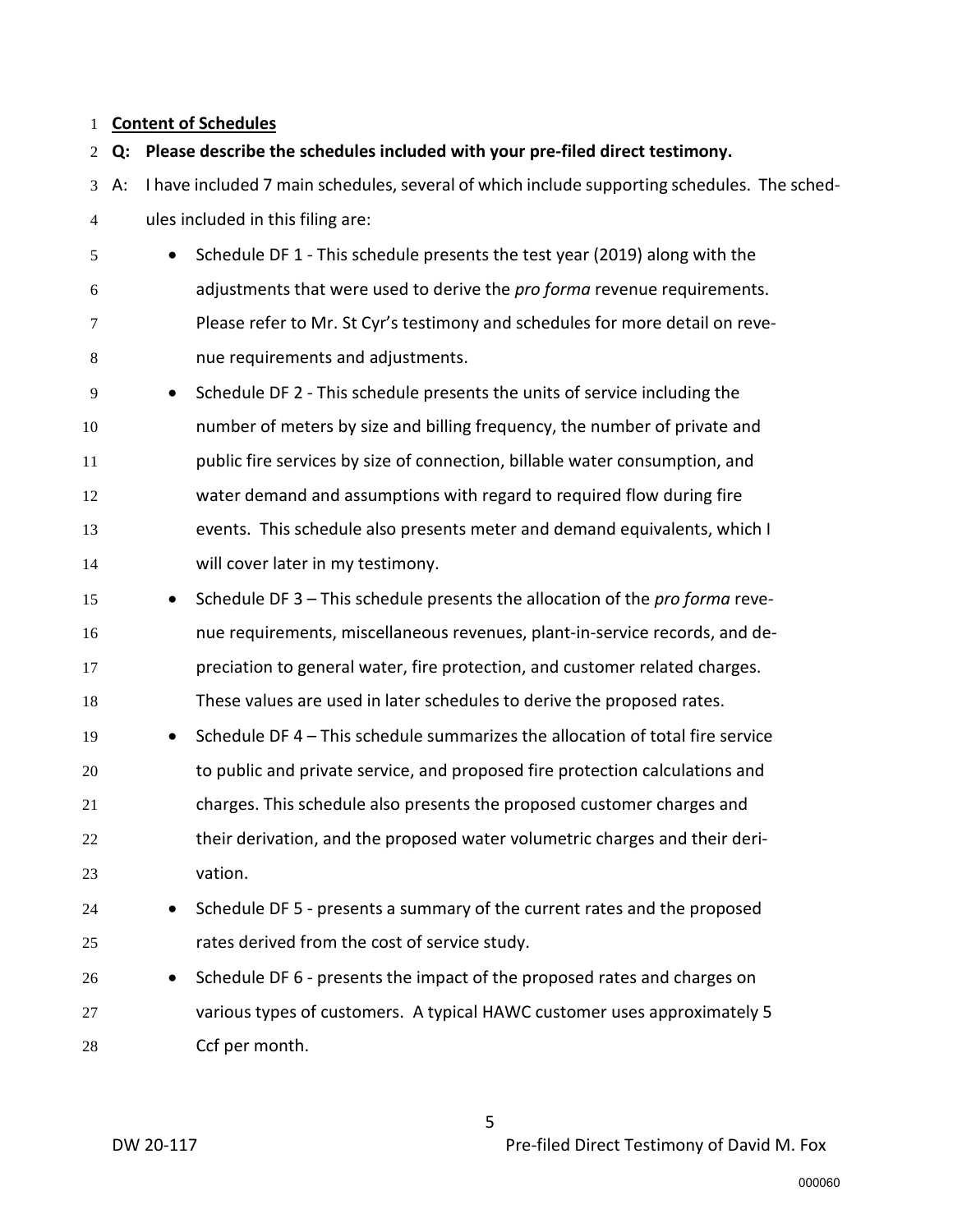| $\overline{1}$ | • Schedule DF 7 - contains the proof of revenues, showing the annual revenues |
|----------------|-------------------------------------------------------------------------------|
| 2              | under the existing and proposed rates. Due to the rates being rounded to      |
| 3              | the nearest penny, the proposed rates provide slightly different total reve-  |
| $\overline{4}$ | nues from those required.                                                     |

#### **Units of Service**

#### **Q: Did you analyze water sales, numbers of meters and fire service accounts?**

- A: Yes. Schedule DF 2 presents the number of meters by size, the number of public fire hydrants and private fire services by size, and metered water use by class.
- 

#### **Q: You present several meter-related equivalents on Schedule DF 2. Please explain these.**

 A: For the purposes of allocating fixed service chargesto meter sizes, I used actual consumption equivalents. In other words, these equivalents are based on the actual average demand of 13 the various meter sizes in HAWC's service area. For example, on average a customer with a 14 1<sup>"</sup> inch meter uses approximately 5 times the amount of water that a customer with a 5/8" meter uses.

 To determine the appropriate fire protection charges I determined the potential water de- mand from hydrants and private fire services. The demand through a closed pipe under pressure is proportional to the diameter of the pipe to the 2.63 power (Hazen Williams for- mula for flow through a pipe under pressure). The flow is not proportional to the square of 21 the diameter because of head (flow) losses against the pipe walls. Smaller pipes have more pipe wall per square foot of area. These equivalents were used to determine the relative cost-based charges for each pipe size.

#### **Rate and Charge Calculations**

#### Q: **Please describe what you did next.**

A: Once *pro forma* revenue requirements and the units of service had been established, I began

to functionalize and allocate the costs to types of service (water, fire protection, customer).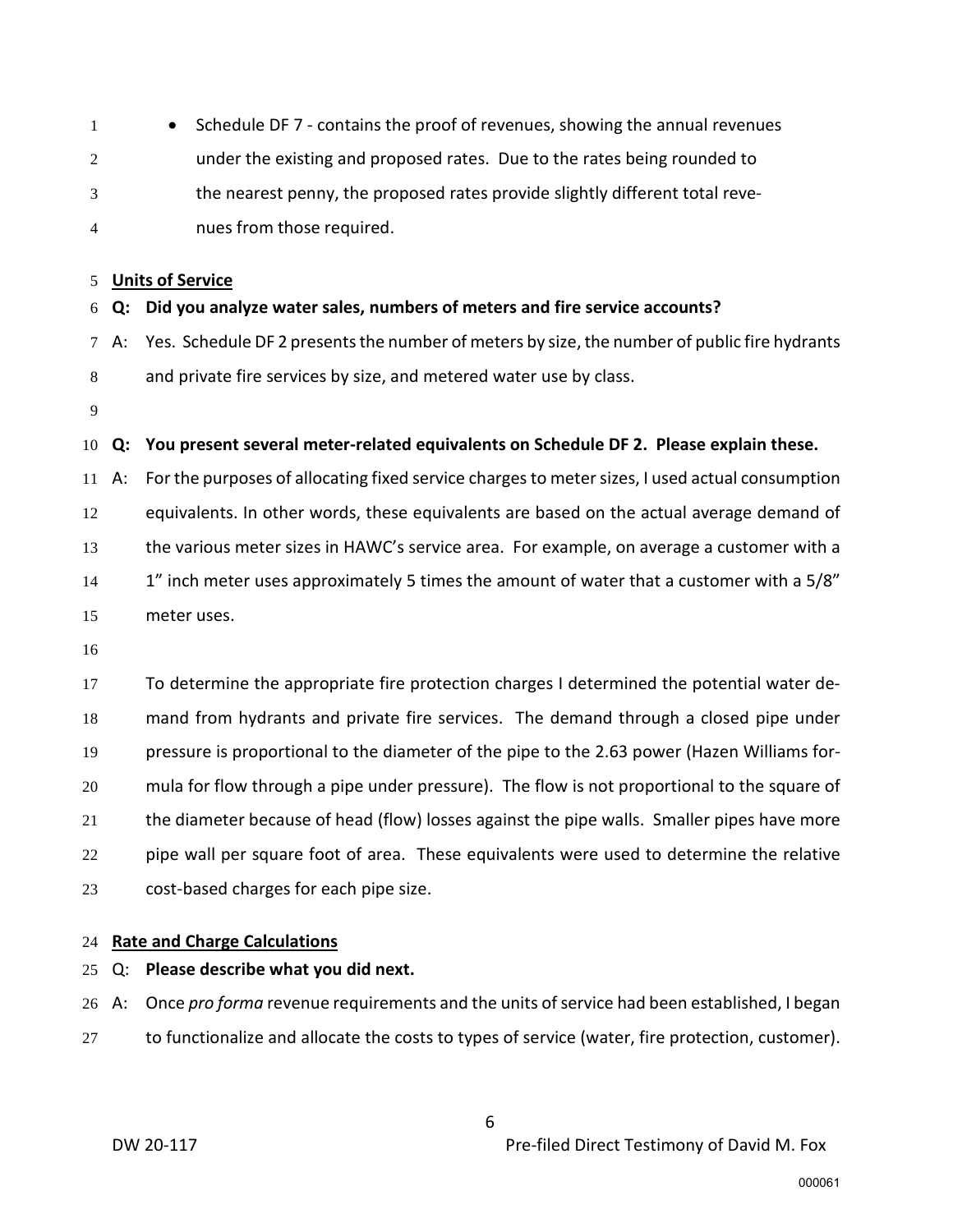Please refer to Schedule DF 3 for presentation of the functionalization of revenue require-ments. Ultimately said functionalized revenue requirements were then utilized to calculate cost of service based rates. The first such assignment led to the derivation of the customer charges.

## **Q: What was the next cost of service element that you allocated?**

A: I then allocated revenue requirements to customer related charges. In the case of these charges, the revenue requirements were split into two components: (a) those costs related to meters and service pipes (vary by the size of the meter and service) and (b) those costs related to billing, meter reading, and collections (vary by the number of billings).

#### **Q: Please explain the derivation of your proposed service charges.**

 A: For the metering component of the service charge, I calculated a cost per equivalent meter, 14 and then scaled this cost up by meter size based on the aforementioned meter equivalents. 15 I then calculated a per-bill charge for the billing component (same for all meter sizes) and added that to each meter component.

#### **Q: How did you then proceed with your cost of service and rate calculation?**

 A: For those revenue requirements allocated to general water, I simply divided into that amount the rate year billable units to arrive at a per-Ccf rate. I then calculated class-based rates in order to establish a two-tier inclining block rate structure for single-family residential customers and a uniform rate for non-residential customers. For the two-tier volumetric rate structure, I established a 4 Ccf cutoff to reflect an essential amount of water usage for a typical residential customer, and assigned a 1.5 times differential to the rate applied to con- sumption above this amount in order to reflect the additional cost of service and provide a conservation price signal. The non-residential volumetric rate was calculated to be equiva-lent to the system-wide per-Ccf rate.